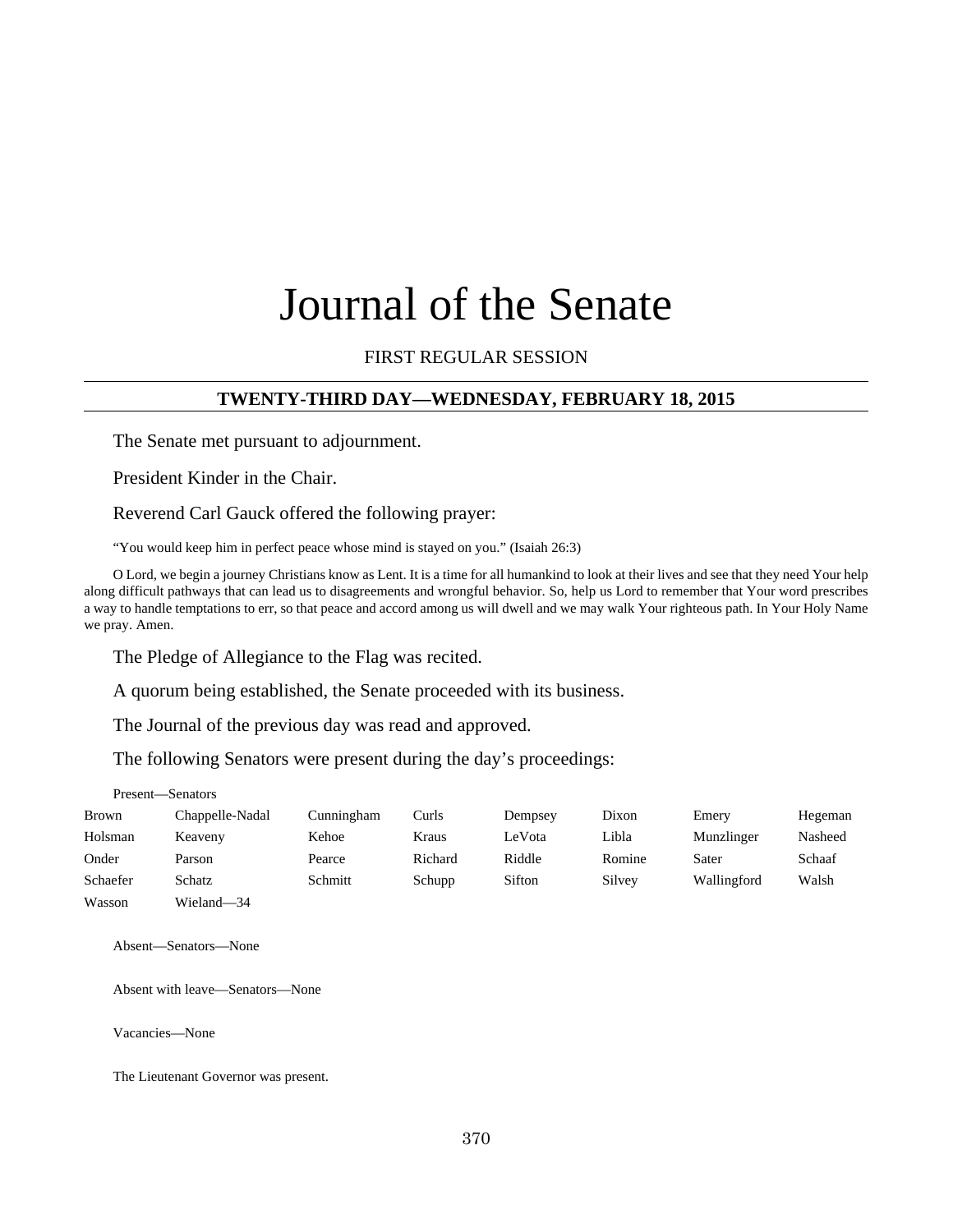#### **RESOLUTIONS**

Senator Dempsey offered Senate Resolution No. 368, regarding the death of Roland O. Wetzel, St. Charles, which was adopted.

Senator Sater offered Senate Resolution No. 369, regarding Phillip Bailey, Golden, which was adopted.

Senator Sater offered Senate Resolution No. 370, regarding Jackie Moore, Mount Vernon, which was adopted.

Senator Sater offered Senate Resolution No. 371, regarding the Scott Regional Technology Center, Monett, which was adopted.

Senator Parson offered Senate Resolution No. 372, regarding Willetta Reser, Bolivar, which was adopted.

Senator Schupp offered Senate Resolution No. 373, regarding Melanie Turnage, which was adopted. Senator Schupp offered Senate Resolution No. 374, regarding Lori Greiner, which was adopted. Senator Schupp offered Senate Resolution No. 375, regarding Michael Dragoni, which was adopted. Senator Schupp offered Senate Resolution No. 376, regarding Bridget Elder, which was adopted. Senator Schupp offered Senate Resolution No. 377, regarding Wendy Gehner, which was adopted. Senator Schupp offered Senate Resolution No. 378, regarding Gay Lynn Schnelker, which was adopted. Senator Schupp offered Senate Resolution No. 379, regarding Lori Mestman, which was adopted. Senator Schupp offered Senate Resolution No. 380, regarding Jennifer Wellman, which was adopted. Senator Schupp offered Senate Resolution No. 381, regarding Mandy Harvell, which was adopted.

Senator Schupp offered Senate Resolution No. 382, regarding Mayor Conrad W. Bowers, Bridgeton, which was adopted.

Senator Pearce offered Senate Resolution No. 383, regarding Kimberly M. Watts, Warrensburg, which was adopted.

Senator Pearce offered Senate Resolution No. 384, regarding Antonio Baker, Warrensburg, which was adopted.

Senator Pearce offered Senate Resolution No. 385, regarding Wallace Singleton, Knob Noster, which was adopted.

Senator Pearce offered Senate Resolution No. 386, regarding Wallace Jerome Singleton, Knob Noster, which was adopted.

Senator Pearce offered Senate Resolution No. 387, regarding Simone Rachelle Johnson, Higginsville, which was adopted.

Senator Pearce offered Senate Resolution No. 388, regarding Winifred T. Hill, Knob Noster, which was adopted.

Senator Pearce offered Senate Resolution No. 389, regarding Mary Hollaway, Warrensburg, which was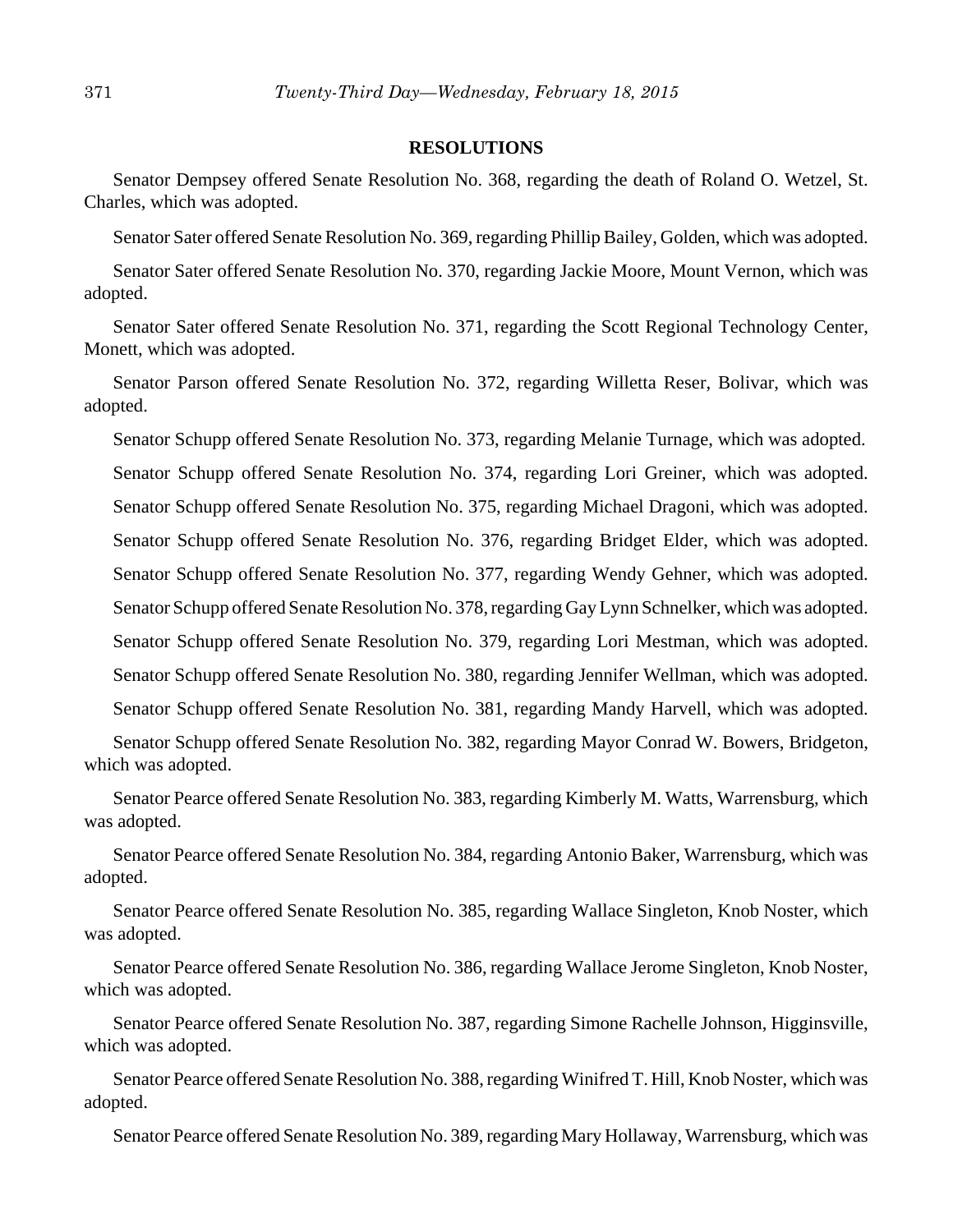adopted.

Senator Pearce offered Senate Resolution No. 390, regarding Ida M. Harris, Warrensburg, which was adopted.

Senator Pearce offered Senate Resolution No. 391, regarding Imogene Elizabeth Talbert, Warrensburg, which was adopted.

Senator Pearce offered Senate Resolution No. 392, regarding Stevie D. Hardin, Warrensburg, which was adopted.

Senator Pearce offered Senate Resolution No. 393, regarding Mary Roberson, Warrensburg, which was adopted.

Senator Pearce offered Senate Resolution No. 394, regarding Bridgette Louise Campbell, Knob Noster, which was adopted.

Senator Pearce offered Senate Resolution No. 395, regarding Jamie Levine-Jordan, Warrensburg, which was adopted.

Senator Pearce offered Senate Resolution No. 396, regarding Rosetta Mayfield, Warrensburg, which was adopted.

Senator Pearce offered Senate Resolution No. 397, regarding Walter Shannon, Warrensburg, which was adopted.

Senator Pearce offered Senate Resolution No. 398, regarding Harold C. Morgan, Warrensburg, which was adopted.

Senator Pearce offered Senate Resolution No. 399, regarding Marvin Leroy Miller, Warrensburg, which was adopted.

Senator Pearce offered Senate Resolution No. 400, regarding Edward Thomas Miller, Warrensburg, which was adopted.

Senator Pearce offered Senate Resolution No. 401, regarding Virginia Banks, Warrensburg, which was adopted.

Senator Pearce offered Senate Resolution No. 402, regarding Merlene Uriel, Warrensburg, which was adopted.

Senator Pearce offered Senate Resolution No. 403, regarding Clara Stevens, Lee's Summit, which was adopted.

Senator Pearce offered Senate Resolution No. 404, regarding Laura B. Goodwin, Warrensburg, which was adopted.

Senator Pearce offered Senate Resolution No. 405, regarding Bruce Edward Kerr, Platte City, which was adopted.

Senator Pearce offered Senate Resolution No. 406, regarding Spencer K. Taylor, Warrensburg, which was adopted.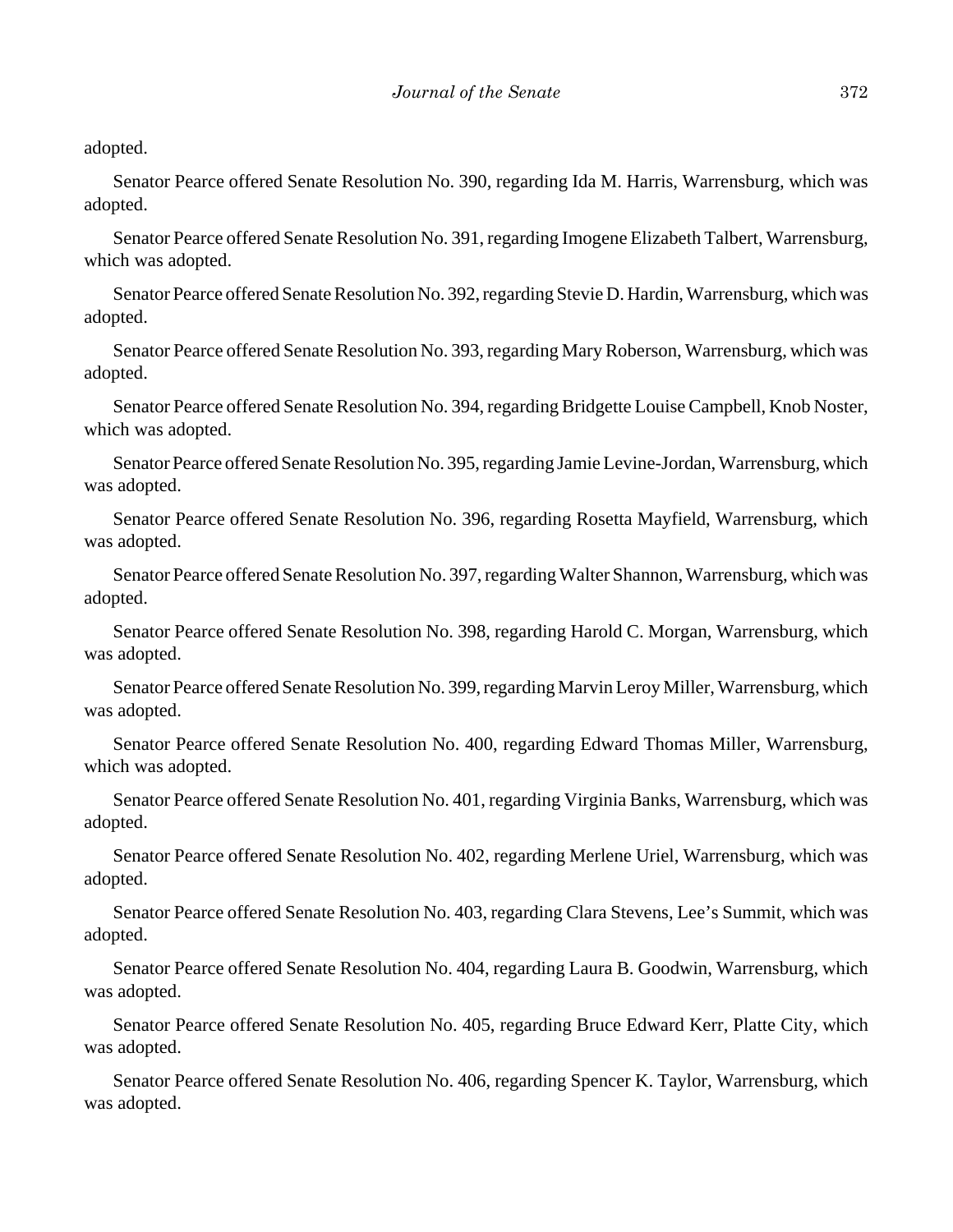# **INTRODUCTION OF BILLS**

The following Bills were read the 1st time and ordered printed:

#### **SB 455**–By Kehoe.

An Act to amend chapter 285, RSMo, by adding thereto one new section relating to employee-employer relations.

### **SB 456**–By Kehoe.

An Act to repeal sections 301.140, 301.190, and 407.581, RSMo, and to enact in lieu thereof three new sections relating to the ownership of motor vehicles.

### **SB 457**–By Sater.

An Act to amend chapter 338, RSMo, by adding thereto one new section relating to notification of adverse action against a licensee to the board of pharmacy.

### **SB 458**–By Sater.

An Act to repeal sections 338.270 and 338.347, RSMo, and to enact in lieu thereof two new sections relating to the renewal of licenses issued by the board of pharmacy.

#### **SB 459**–By Libla.

An Act to repeal sections 1.310 and 536.205, RSMo, and to enact in lieu thereof four new sections relating to administrative rulemaking.

# **SB 460**–By Silvey.

An Act to repeal section 67.657, RSMo, and to enact in lieu thereof two new sections relating to bonding authority.

#### **SB 461**–By Wieland.

An Act to amend chapter 68, RSMo, by adding thereto one new section relating to advanced industrial manufacturing zones, with an expiration date.

# **SENATE BILLS FOR PERFECTION**

Senator Pearce moved that **SB 1**, **SB 22**, **SB 49** and **SB 70**, with **SCS** (pending), be called from the Informal Calendar and again taken up for perfection, which motion prevailed.

**SCS** for **SBs 1**, **22**, **49** and **70** was again taken up.

Senator Kehoe assumed the Chair.

Senator Pearce offered **SA 1**:

# SENATE AMENDMENT NO. 1

Amend Senate Committee Substitute for Senate Bills Nos. 1, 22, 49 and 70, Page 43, Section 162.1250, Lines 57-59, by striking said lines and inserting in lieu thereof the following: "**to transfer to an accredited school in the district of residence is eligible to enroll in a**".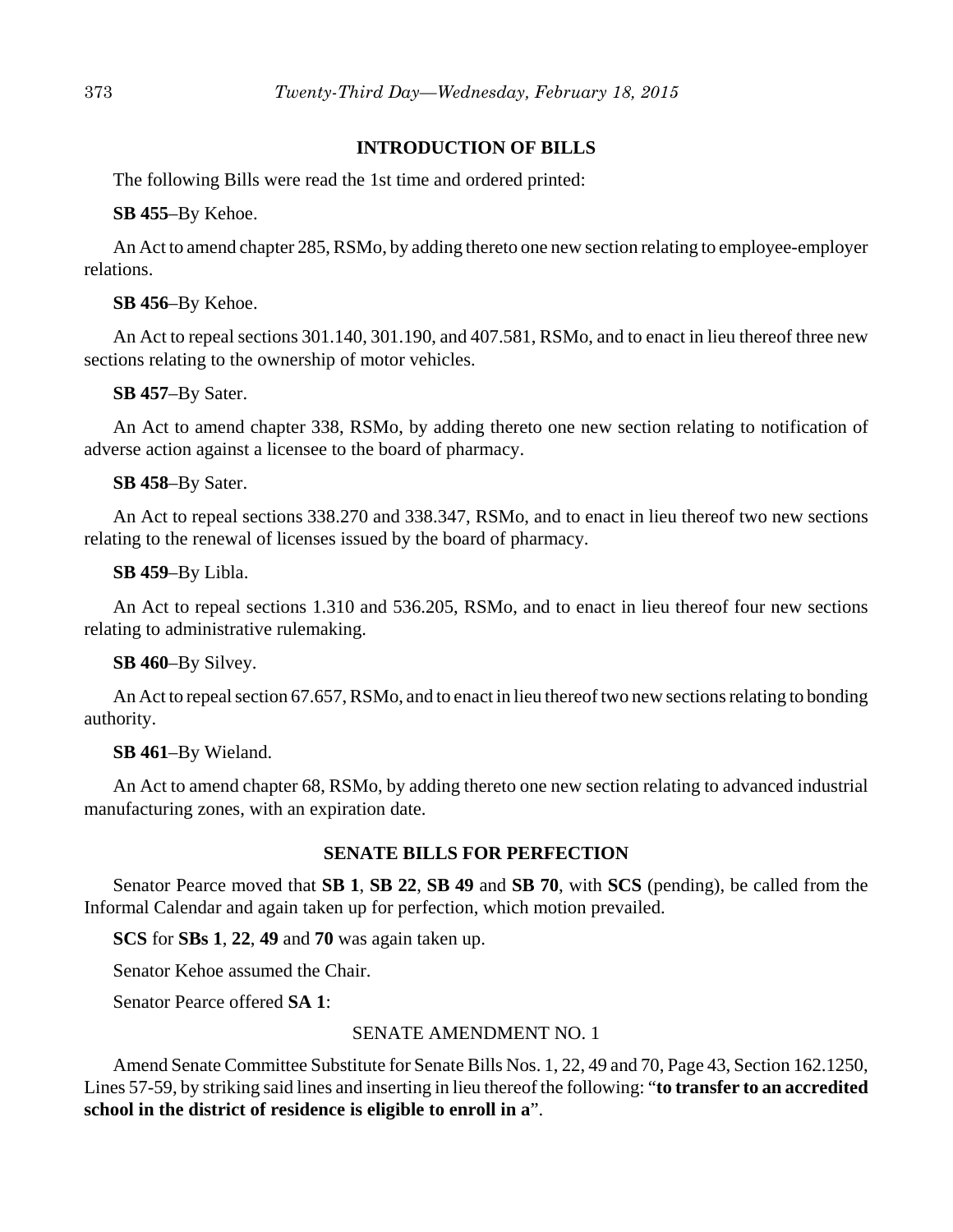Senator Pearce moved that the above amendment be adopted.

Senator Onder offered **SSA 1** for **SA 1**:

# SENATE SUBSTITUTE AMENDMENT NO. 1 FOR SENATE AMENDMENT NO. 1

Amend Senate Committee Substitute for Senate Bills Nos. 1, 22, 49 and 70, Page 43, Section 162.1250, Line 59, by striking all of said line and inserting in lieu thereof the following: "**district that has been classified as unaccredited or provisionally accredited by the state board of education or has a three year average annual performance report score consistent with a state board of education classification of unaccredited or provisionally accredited at any time after the effective date of this section, or any child who is eligible to enroll in kindergarten or first grade in a district in the same or an adjoining county as a district that has been classified as unaccredited or provisionally accredited by the state board of education or has a three year average annual performance report score consistent with a state board of education classification of unaccredited or provisionally accredited at any time after the effective date of this section is eligible to enroll in a**".

Senator Onder moved that the above substitute amendment be adopted.

Senator Onder offered **SA 1** to **SSA 1** for **SA 1**:

# SENATE AMENDMENT NO. 1 TO SENATE SUBSTITUTE AMENDMENT NO. 1 FOR SENATE AMENDMENT NO. 1

Amend Senate Substitute Amendment No. 1 for Senate Amendment No. 1 to Senate Committee Substitute for Senate Bills Nos. 1, 22, 49 and 70, Page 1, Lines 4-7 of said page, by striking the following: "**or has a three year average annual performance report score consistent with a state board of education classification of unaccredited or provisionally accredited**"; and further amend lines 12-14 of said page, by striking the following: "**or has a three year average annual performance report score consistent with a state board of education classification of unaccredited or provisionally accredited**".

Senator Onder moved that the above amendment be adopted.

At the request of Senator Pearce, **SB 1**, **SB 22**, **SB 49** and **SB 70**, with **SCS**, **SA 1**, **SSA 1** for **SA 1**, and **SA 1** to **SSA 1** for **SA 1** (pending), were placed on the Informal Calendar.

#### **MESSAGES FROM THE HOUSE**

The following message was received from the House of Representatives through its Chief Clerk:

Mr. President: I am instructed by the House of Representatives to inform the Senate that the House has taken up and passed **HCR 21**.

#### HOUSE CONCURRENT RESOLUTION NO. 21

WHEREAS, the definition of "waters of the United States" under the Clean Water Act establishes the fundamental scope of federal authority to regulate activities in U.S. waters and wetlands. The U.S. Supreme Court has found on multiple occasions that the U.S. Environmental Protection Agency (EPA) and the U.S. Army Corps of Engineers (Army Corps) have exceeded their authority in defining these waters beyond the intended scope of federal regulation; and

WHEREAS, in response to the Supreme Court decisions, the EPA and Army Corps have recently proposed an amended definition to clarify federal jurisdiction. Unfortunately, the EPA and Army Corps have once again missed the mark and continue to ignore the limits on their authority, usurping powers reserved to the states under the Tenth Amendment to the U.S. Constitution; and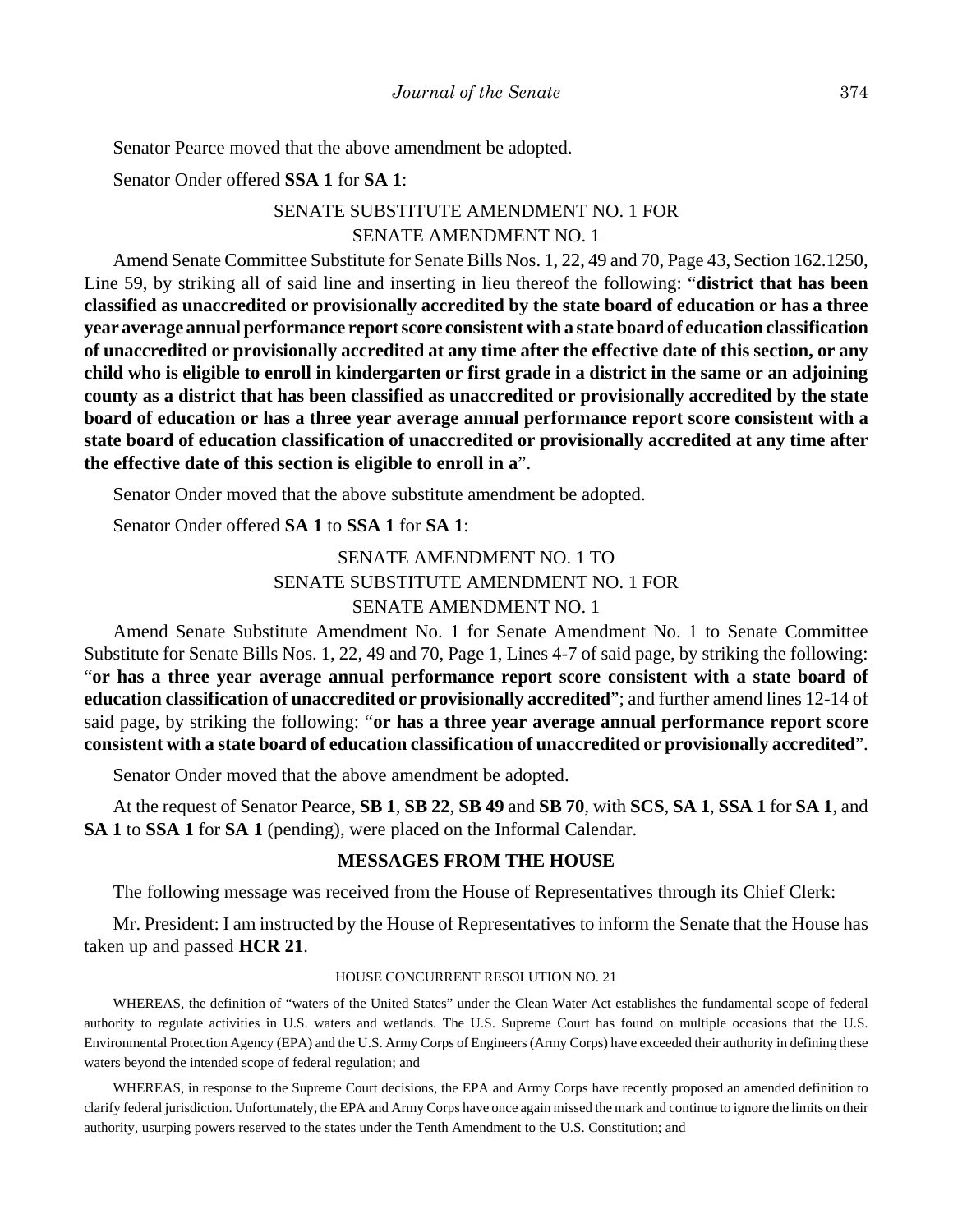WHEREAS, the proposed rule would create greater uncertainty for businesses and homeowners rather than providing clarity. The proposed rule would add new definitions for key technical terms that introduce ambiguities and vagaries into federal regulation. Confusion would inevitably lead to further litigation, tying up our courts, delaying economic development, and wasting taxpayer money; and

WHEREAS, high quality scientific input must be the basis for environmental regulations, and the end result of scientific review should never be presumed. The EPA and Army Corps have failed to allow scientific review to be completed before moving forward with the proposed rule. In the rush to promulgate rules, the primary scientific report remains incomplete; and

WHEREAS, the proposed rule would actually expand federal jurisdiction to more waters and wetlands rather than limiting or simply clarifying jurisdiction as outlined by the U.S. Supreme Court. The EPA's economic analysis estimates that the proposed rule would increase jurisdiction by 3 percent, potentially leading to 1,400 more permits required and nearly \$220 million in additional costs to farmers, businesses, and homeowners. Furthermore, the economic analysis' assumptions and methodology significantly underestimate the potential jurisdictional expansion; and

WHEREAS, any increases in federal jurisdiction will infringe upon state authority to regulate state waters. The state waters and wetlands affected by the proposed rule have minimal, if any, connection to federally navigable waters. Expanded federal jurisdiction limits the flexibility of Missouri and other states to create a regulatory environment that meets the needs and addresses the priorities of state residents. In 2013, Missouri passed the Multipurpose Water Resource Act, which contained several new regulations aimed at protecting water resources and improving tap water quality. The state's Clean Water Commission, which works to enforce water pollution laws, also approved new rules that significantly increase protection for rivers, streams, and lakes, making them safer for swimming, fishing, and aquatic life; and

WHEREAS, this flawed proposal demonstrates again that core decisions, such as the scope of federal authority, must be left to our elected Representatives and Senators in the U.S. Congress, not to relatively unaccountable federal agencies:

NOW THEREFORE BE IT RESOLVED that the members of the House of Representatives of the Ninety-eighth General Assembly, First Regular Session, the Senate concurring therein, hereby urge the U.S. Environmental Protection Agency and the U.S. Army Corps of Engineers to withdraw their proposed rule expanding the definition of "waters of the United States" under the Clean Water Act; and

BE IT FURTHER RESOLVED that the Chief Clerk of the Missouri House of Representatives be instructed to prepare a properly inscribed copy of this resolution for the Administrator of the U.S. Environmental Protection Agency, the Commanding General of the U.S. Army Corps of Engineers, and the members of the Missouri congressional delegation.

In which the concurrence of the Senate is respectfully requested.

On motion of Senator Richard, the Senate recessed until 4:00 p.m.

#### **RECESS**

The time of recess having expired, the Senate was called to order by President Pro Tem Dempsey.

#### **SENATE BILLS FOR PERFECTION**

Senator Pearce moved that **SB 1**, **SB 22**, **SB 49** and **SB 70**, with **SCS**, **SA 1**, **SSA 1** for **SA 1**, and **SA 1** to **SSA 1** for **SA 1** (pending), be called from the Informal Calendar and again taken up for perfection, which motion prevailed.

**SA 1** to **SSA 1** for **SA 1** was again taken up.

At the request of Senator Onder, the above amendment was withdrawn.

Senator Onder offered **SA 2** to **SSA 1** for **SA 1**:

#### SENATE AMENDMENT NO. 2

Amend Senate Substitute Amendment No. 1 for Senate Amendment No. 1 to Senate Committee Substitute for Senate Bills Nos. 1, 22, 49 and 70, Page 1, Line 1, by inserting after "Section 162.1250" the following: "Line 58, by striking the words "or an adjoining"; and further amend"; and further amend said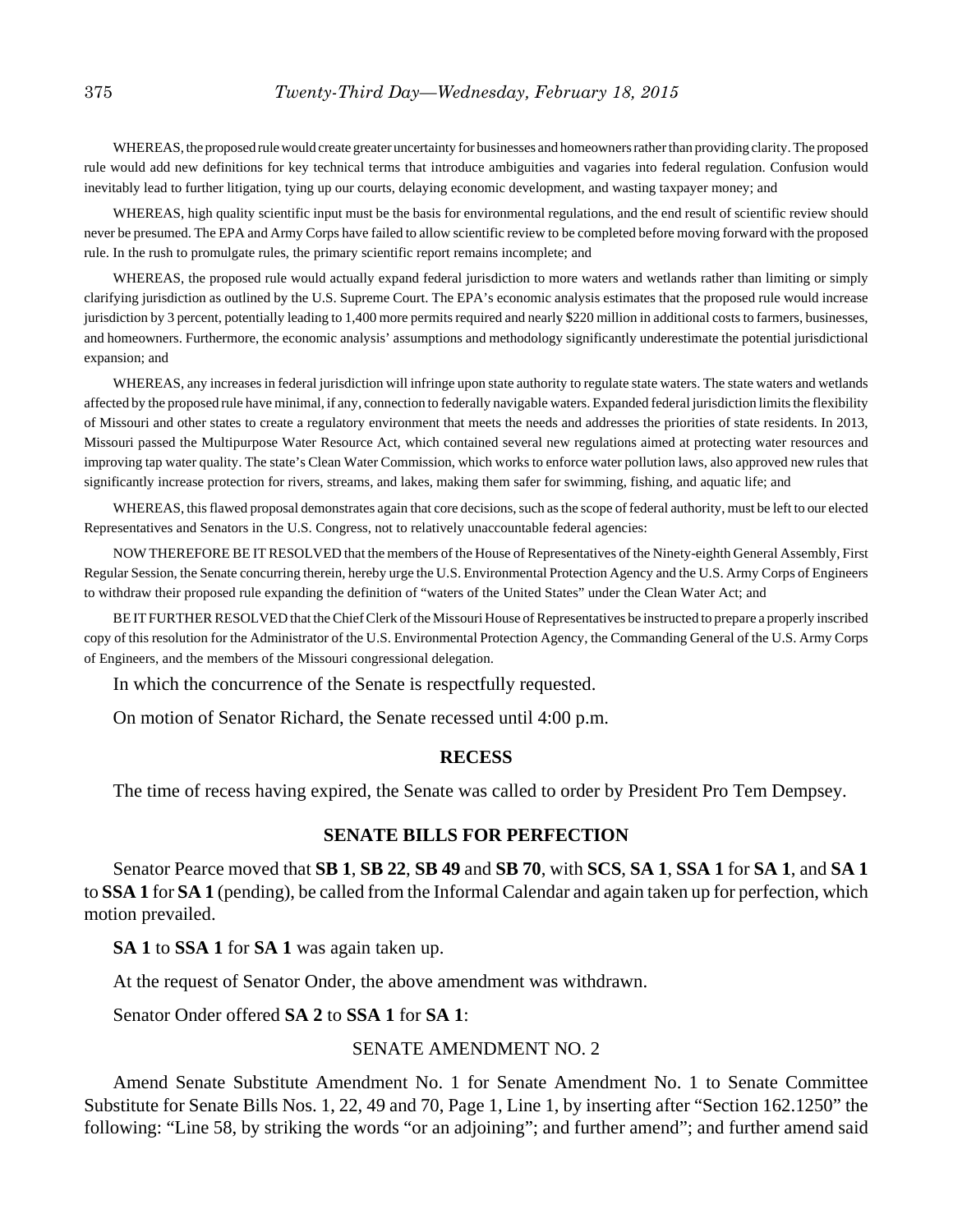substitute amendment, lines 9-10 by striking the words "or an adjoining".

Senator Onder moved that the above amendment be adopted, which motion prevailed.

Senator Chappelle-Nadal offered **SA 3** to **SSA 1** for **SA 1**:

#### SENATE AMENDMENT NO. 3

Amend Senate Substitute Amendment No. 1 for Senate Amendment No. 1 to Senate Committee Substitute for Senate Bills Nos. 1, 22, 40 and 70, Page 1, Line 15, by inserting at the end of said line the following: "; further amend line 60 by inserting after "choice" the following: "**, provided that the total number of students enrolled in a virtual school of choice under this subsection at any one time shall not exceed one percent of the total school district enrollment of the counties from which students are eligible to transfer. However, this one percent limitation shall not require any student enrolled in a virtual school of choice to withdraw in the event the one percent limitation is exceeded**"; and further amend said bill and section, page 44, line 90, by inserting at the end of said line the following: "**The provisions of this subsection shall terminate on June 30, 2025.**; and further amend said bill, section 167.826, line 36, by inserting immediately after "(3)" the following: "**Until June 30, 2025,**".

Senator Chappelle-Nadal moved that the above amendment be adopted, which motion prevailed.

At the request of Senator Pearce, **SB 1**, **SB 22**, **SB 49** and **SB 70**, with **SCS**, **SA 1** and **SSA 1** for **SA 1** (pending), were placed on the Informal Calendar.

#### **REFERRALS**

President Pro Tem Dempsey referred **SCR 22**, **HCR 12** and **HCR 15** to the Committee on Rules, Joint Rules, Resolutions and Ethics.

#### **SECOND READING OF CONCURRENT RESOLUTIONS**

The following Concurrent Resolution was read the 2nd time and referred to the Committee indicated:

**SCR 23**–Rules, Joint Rules, Resolutions and Ethics.

#### **RESOLUTIONS**

Senator Wallingford offered Senate Resolution No. 407, regarding Gary Rust, Cape Girardeau, which was adopted.

Senator Wallingford offered Senate Resolution No. 408, regarding Lurlyne Lee Snider, Cape Girardeau, which was adopted.

Senator Wallingford offered Senate Resolution No. 409, regarding Lori Trump, Cape Girardeau, which was adopted.

Senator Pearce offered Senate Resolution No. 410, regarding Carly Marie Hibner, Chillicothe, which was adopted.

Senator Pearce offered Senate Resolution No. 411, regarding the Jacob Price Home, Lexington, which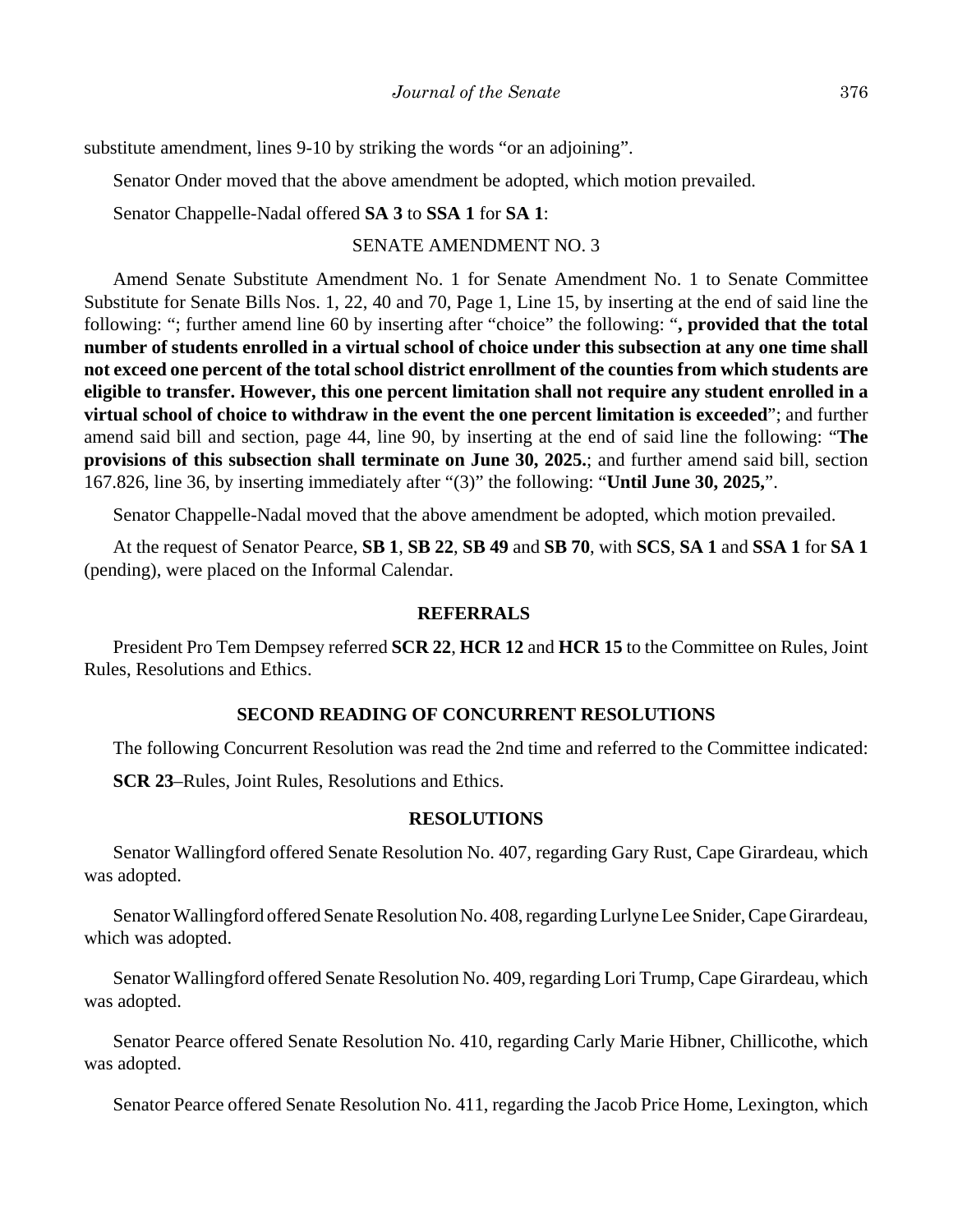was adopted.

Senator Pearce offered Senate Resolution No. 412, regarding Dr. Thomas B. Hall, III, Arrow Rock, which was adopted.

Senator Pearce offered Senate Resolution No. 413, regarding Mollie Swift, Marshall, which was adopted.

Senator Pearce offered Senate Resolution No. 414, regarding the Sixtieth Wedding Anniversary of Mr. and Mrs. Jack McWhirt, Blue Springs, which was adopted.

Senator Dixon offered Senate Resolution No. 415, regarding Konnor Temple, which was adopted.

Senator Dixon offered Senate Resolution No. 416, regarding Jordan McGee, which was adopted.

Senator Dixon offered Senate Resolution No. 417, regarding Samantha Nichols, which was adopted.

Senator Hegeman offered Senate Resolution No. 418, regarding the Fiftieth Wedding Anniversary of Mr. and Mrs. Garland Taylor, Excelsior Springs, which was adopted.

Senator Hegeman offered Senate Resolution No. 419, regarding the Fiftieth Wedding Anniversary of Mr. and Mrs. Gerald Stoll, Stanberry, which was adopted.

Senator Pearce offered Senate Resolution No. 420, regarding the Twenty-fifth Anniversary of the Marshall Public Library, which was adopted.

#### **INTRODUCTIONS OF GUESTS**

Senator Hegeman introduced to the Senate, Ve'Shawn Dixon, and his parents, Ron & Stacy McGhee, Kansas City, Kansas.

Senator Chappelle-Nadal introduced to the Senate, C. M. Winters, Chicago, Illinois.

Senator Schaefer introduced to the Senate, Head Coach Justin Conyers, Assistant Coaches, Steve Spence, Ben Smith, Jonathan Dinter, Cedric Alvis, Matt Heerman, Nick Arnold, Tyler Benjamin, Carlos Hall, Mike Morris, Sean Nevills, Gary Tyler, Atiyyah Ellison, Richard Barber, Dan Kruse and Justin Conyers; and members of the Class 5 State Champion Battle High School Football Team, Columbia.

Senator Schmitt introduced to the Senate, Dr. Jastin Antisdel, his wife, Jamie, and their daughter, Adali, Sunset Hills; and Adali was made an honorary page.

The President introduced to the Senate, Jacob Prasifka, Columbia.

Senator Kehoe introduced to the Senate, President Dr. Jon Bauer, East Central College, Union.

Senator Schmitt introduced to the Senate, his wife, Jaime, Glendale.

On motion of Senator Richard, the Senate adjourned under the rules.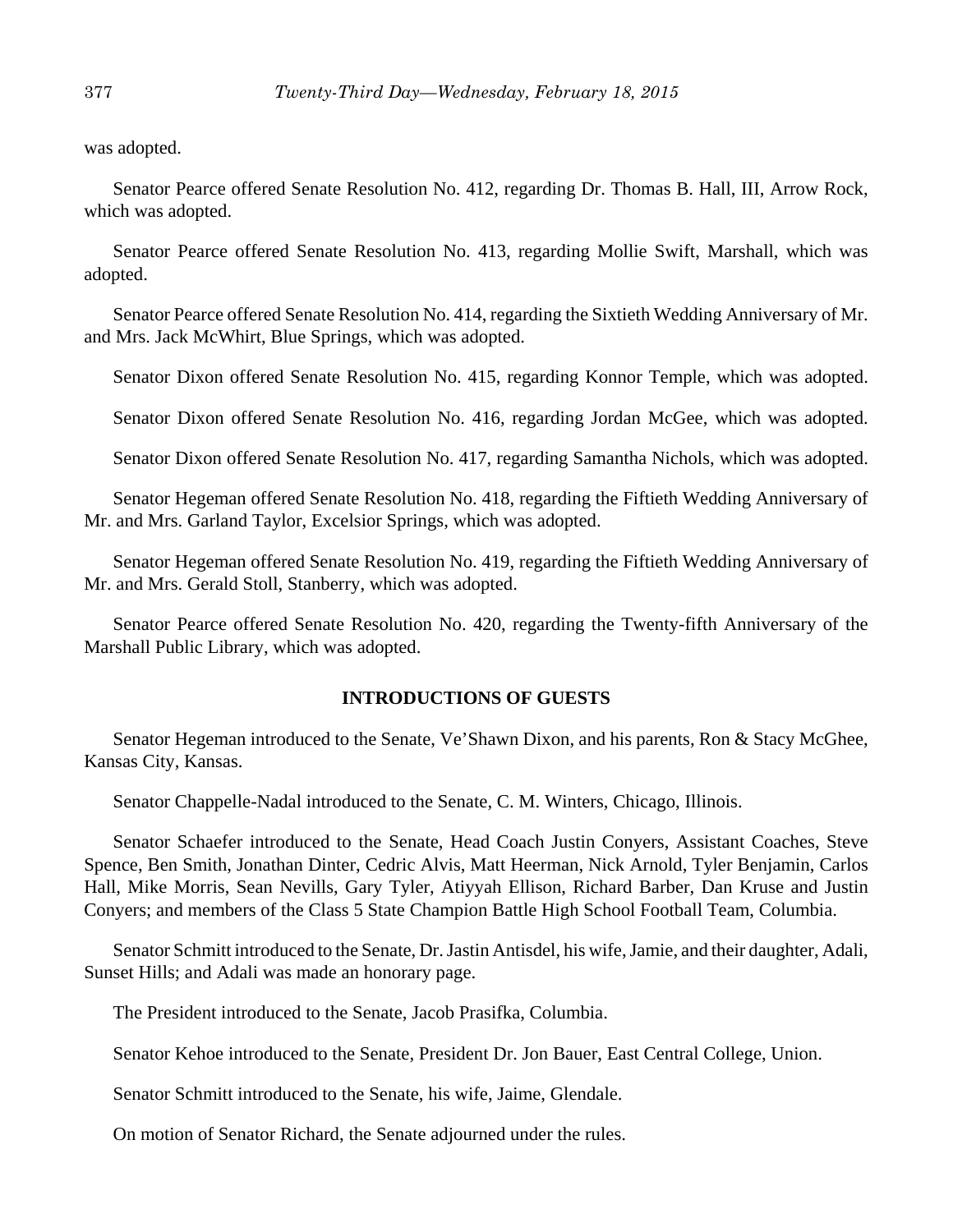# SENATE CALENDAR \_\_\_\_\_\_

# TWENTY-FOURTH DAY–THURSDAY, FEBRUARY 19, 2015 \_\_\_\_\_\_

#### FORMAL CALENDAR

#### SECOND READING OF SENATE BILLS

SB 332-Nasheed SB 333-Nasheed SB 334-Nasheed SB 335-Holsman SB 336-Kraus SB 337-Munzlinger SB 338-Munzlinger SB 339-Munzlinger SB 340-Pearce SB 341-Riddle SB 342-Brown SB 343-Wasson SB 344-Wasson SB 345-Wasson SB 346-Wasson SB 347-Dixon SB 348-Schaefer SB 349-Schaefer SB 350-Schaefer SB 351-Schaefer SB 352-Schaefer SB 353-Silvey SB 354-Sater SB 355-Brown SB 356-Nasheed SB 357-Nasheed SB 358-Kehoe SB 359-Kehoe SB 360-Parson SB 361-Parson

SB 362-Parson SB 363-Parson SB 364-Parson SB 365-Schmitt SB 366-Schmitt SB 367-Kraus SB 368-Pearce SB 369-Pearce SB 370-Munzlinger SB 371-Munzlinger SB 372-Keaveny SB 373-Libla SB 374-Schatz SB 375-Schatz SB 376-Schatz SB 377-Schatz SB 378-Schatz SB 379-Schatz SB 380-Wieland SB 381-Dixon SB 382-Dixon SB 383-Wallingford SB 384-Munzlinger SB 385-Keaveny SB 386-Keaveny SB 387-Wasson SB 388-Wasson SB 389-Silvey and Walsh SB 390-Curls SB 391-Curls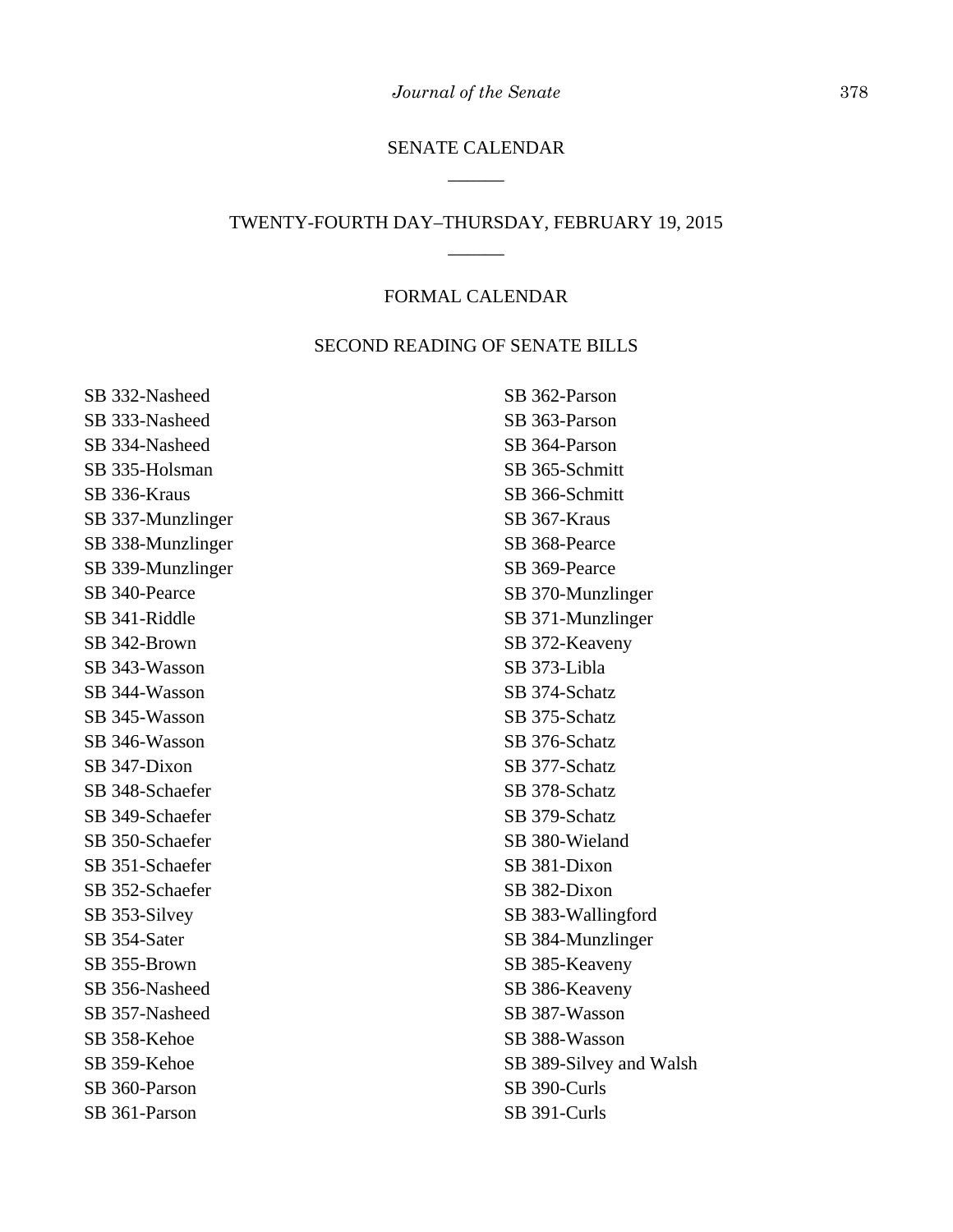SB 392-Wieland SB 393-Schupp SB 394-Wallingford SB 395-Holsman SB 396-Holsman SB 397-Silvey SB 398-Schatz SB 399-Onder SB 400-Onder SB 401-Schmitt and Richard SB 402-Wieland SB 403-Kehoe SB 404-Kehoe SB 405-Hegeman SB 406-Munzlinger SB 407-Onder SB 408-Libla SB 409-Wallingford SB 410-Wallingford SB 411-Brown SB 412-Romine SB 413-Romine SB 414-Wasson SB 415-Wasson SB 416-Wasson SB 417-Chappelle-Nadal SB 418-Chappelle-Nadal SB 419-Silvey SB 420-Schmitt SB 421-Dixon SB 422-Schaaf SB 423-Brown SB 424-Pearce SB 425-Libla SB 426-Parson SB 427-Sifton

SB 428-Curls SB 429-Schaaf SB 430-Curls SB 431-Onder SB 432-Onder SB 433-Dixon and Dempsey SB 434-Schmitt SB 435-Walsh SB 436-Walsh SB 437-Walsh SB 438-Dempsey SB 439-LeVota SB 440-Sifton, et al SB 441-Schaefer SB 442-Schaefer SB 443-Schatz SB 444-Schaaf SB 445-Romine SB 446-Schupp and Brown SB 447-Wieland SB 448-Wieland SB 449-Kraus SB 450-Emery SB 451-Dixon SB 452-Schmitt, et al SB 453-LeVota SB 454-LeVota SB 455-Kehoe SB 456-Kehoe SB 457-Sater SB 458-Sater SB 459-Libla SB 460-Silvey SB 461-Wieland SJR 13-Schaaf SJR 14-Dixon

#### HOUSE BILLS ON SECOND READING

HCS for HB 259 HB 150-Fitzpatrick